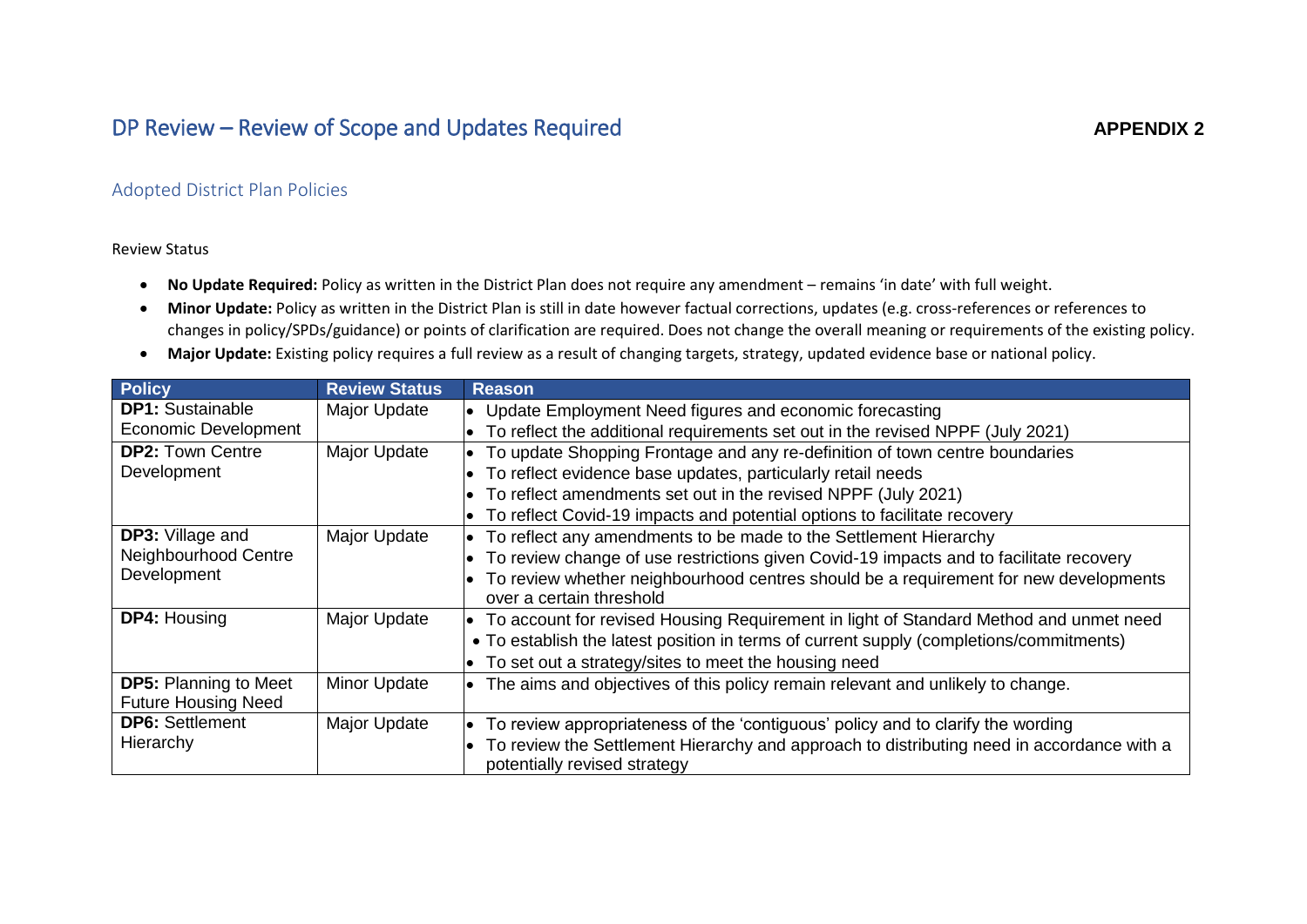| DP7 - DP11: Site               | N/A          | To be saved                                                                                  |
|--------------------------------|--------------|----------------------------------------------------------------------------------------------|
| Allocations                    |              |                                                                                              |
| <b>DP12: Protection and</b>    | Minor Update | • The aims and objectives of this policy remain in date and consistent with national policy. |
| Enhancement of                 |              |                                                                                              |
| Countryside                    |              |                                                                                              |
| <b>DP13: Preventing</b>        | No Update    | The aims and objectives of this policy remain in date and consistent with national policy.   |
| Coalescence                    | Required     | Potential to review if there is an appetite for Local Gaps to be defined.<br>$\bullet$       |
| <b>DP14: Sustainable Rural</b> | Minor Update | • To reflect the additional requirements set out in the revised NPPF (July 2021)             |
| Development and the            |              | • To reflect Covid-19 impacts and facilitate recovery                                        |
| <b>Rural Economy</b>           |              |                                                                                              |
| <b>DP15: New Homes in</b>      | Minor Update | • To reflect the additional requirements set out in the revised NPPF (July 2021)             |
| the Countryside                |              |                                                                                              |
| DP16: High Weald Area          | Minor Update | • The aims and objectives of this policy remain in date and consistent with national policy. |
| of Outstanding Natural         |              |                                                                                              |
| <b>Beauty</b>                  |              |                                                                                              |
| <b>DP17: Ashdown Forest</b>    | No Update    | The aims and objectives of this policy remain in date and consistent with national policy    |
| SPA and SAC                    | Required     | currently.                                                                                   |
|                                |              | • Review may be required should the SANG/SAMM strategy require amendment - monitor.          |
| <b>DP18:</b> Setting of the    | No Update    | • The aims and objectives of this policy remain in date and consistent with national policy. |
| South Downs National           | Required     |                                                                                              |
| Park                           |              |                                                                                              |
| <b>DP19: Sustainable</b>       | Minor Update | • The aims and objectives of this policy remain in date and consistent with national policy. |
| Tourism                        |              |                                                                                              |
| <b>DP20: Securing</b>          | Major Update | • To reflect the findings of the CIL Review work                                             |
| Infrastructure                 |              | • To remove reference to pooling restrictions                                                |
|                                |              | • To set S106 rates should a SPD not be an appropriate approach for this                     |
| <b>DP21: Transport</b>         | Major Update | • To reflect updated WS Transport Plan                                                       |
|                                |              | • To reflect the additional requirements set out in the revised NPPF (July 2021)             |
|                                |              | To assess potential for additional parking/EV standards                                      |
| <b>DP22: Rights of Way</b>     | No Update    | • The aims and objectives of this policy remain in date and consistent with national policy. |
| and Other Recreational         | Required     |                                                                                              |
| Routes                         |              |                                                                                              |
| <b>DP23: Communication</b>     | Minor Update | • The aims and objectives of this policy remain in date and consistent with national policy. |
| Infrastructure                 |              |                                                                                              |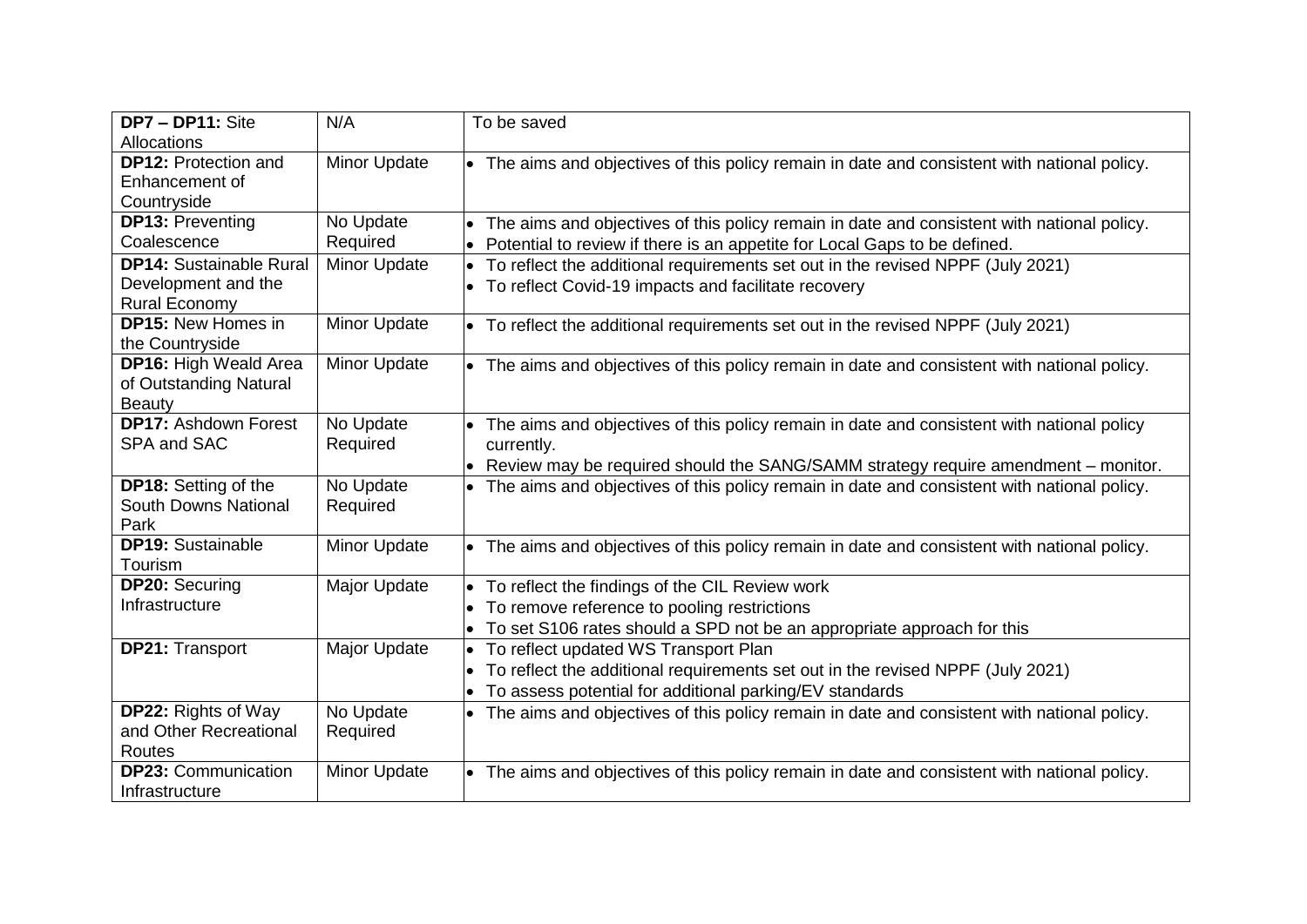| <b>DP24: Leisure and</b><br><b>Cultural Facilities and</b> | Minor Update          | $\bullet$ Review the need to update this policy in light of emerging evidence e.g. Leisure studies                            |
|------------------------------------------------------------|-----------------------|-------------------------------------------------------------------------------------------------------------------------------|
| <b>Activities</b>                                          |                       |                                                                                                                               |
| <b>DP25: Community</b>                                     | Minor Update          | Review the need to update this policy in light of emerging evidence e.g. Leisure studies                                      |
| <b>Facilities and Local</b>                                |                       |                                                                                                                               |
| <b>Services</b>                                            |                       |                                                                                                                               |
| <b>DP26:</b> Character and                                 | Minor Update          | The aims and objectives of this policy remain in date and consistent with national policy.                                    |
| Design                                                     |                       | Add reference to Design Guide                                                                                                 |
| <b>DP27: Dwelling Space</b><br><b>Standards</b>            | No Update<br>Required | $\bullet$ The aims and objectives of this policy remain in date and consistent with national policy.                          |
| <b>DP28: Accessibility</b>                                 | Minor Update          | To reflect updated evidence within the SHMA                                                                                   |
|                                                            |                       | The aims and objectives of this policy remain in date and consistent with national policy and<br>current building regulations |
| DP29: Noise, Air and                                       | Minor Update          | The aims and objectives of this policy remain in date and consistent with national policy.                                    |
| <b>Light Pollution</b>                                     |                       | An update to the 'air' element was included in the Sites DPD                                                                  |
| <b>DP30: Housing Mix</b>                                   | Major Update          | Review of housing mix and whether the policy should be more specific                                                          |
|                                                            |                       | C2 Need - to be addressed in this policy or standalone                                                                        |
|                                                            |                       | G&T Need - to be reviewed alongside DP33<br>$\bullet$                                                                         |
| <b>DP31: Affordable</b>                                    | Minor Update          | Affordable housing need to be assessed in a revised SHMA, policy to be updated to reflect                                     |
| Housing                                                    |                       | this evidence.                                                                                                                |
| <b>DP32: Rural Exception</b>                               | <b>Minor Update</b>   | $\bullet$ The aims and objectives of this policy remain in date and consistent with national policy.                          |
| <b>Sites</b>                                               |                       |                                                                                                                               |
| DP33: Gypsies,                                             | Major Update          | $\bullet$ An update will be required to account for updated G&T needs evidence                                                |
| <b>Travellers and Travelling</b><br>Showpeople             |                       |                                                                                                                               |
| <b>DP34: Listed Buildings</b>                              | No Update             | The aims and objectives of this policy remain in date and consistent with national policy.                                    |
| and Other Heritage                                         | Required              |                                                                                                                               |
| Assets                                                     |                       |                                                                                                                               |
| <b>DP35: Conservation</b>                                  | No Update             | The aims and objectives of this policy remain in date and consistent with national policy.                                    |
| Areas                                                      | Required              |                                                                                                                               |
| <b>DP36: Historic Parks</b>                                | No Update             | $\bullet$ The aims and objectives of this policy remain in date and consistent with national policy.                          |
| and Gardens                                                | Required              |                                                                                                                               |